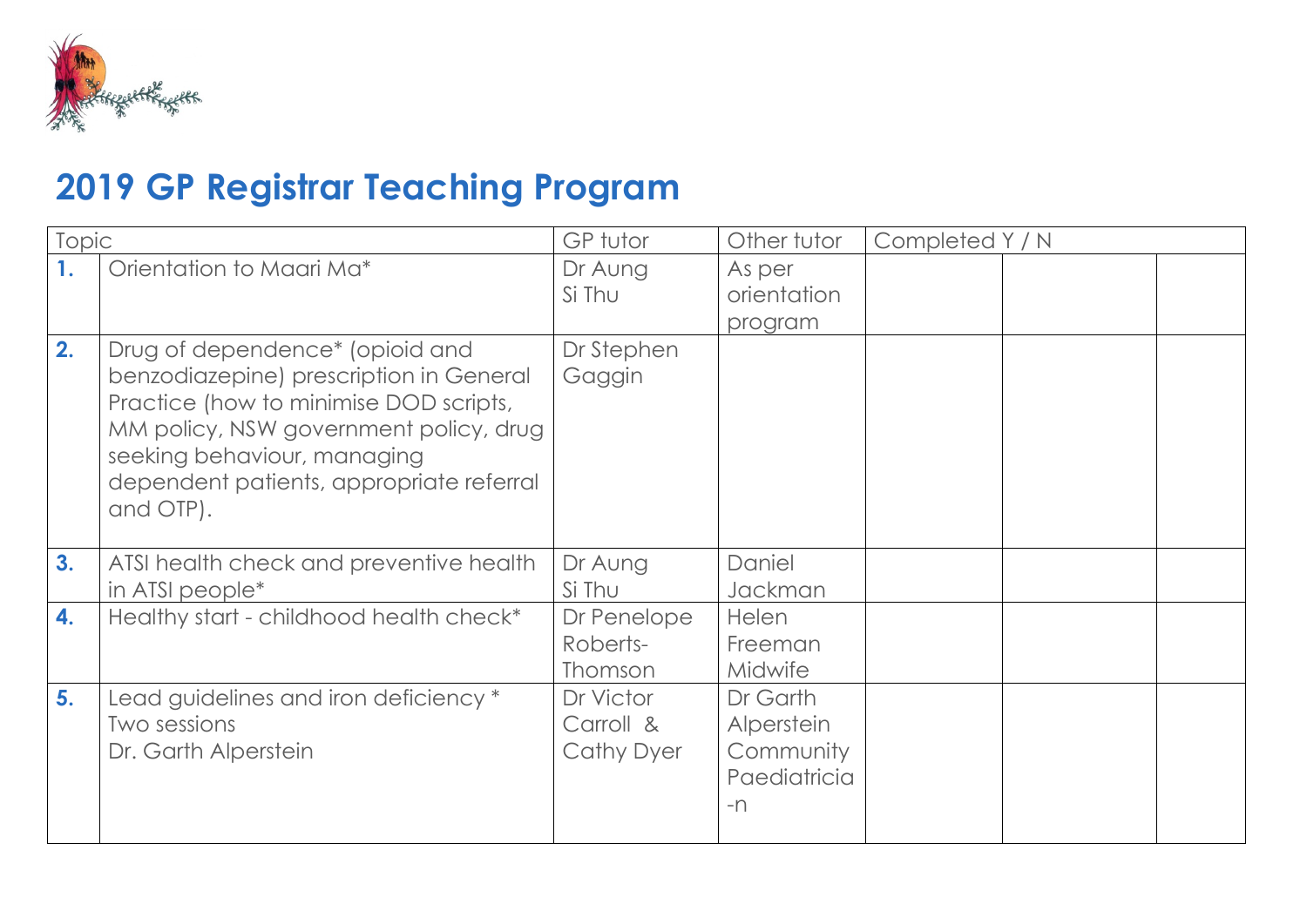| Topic | ,utor<br>ూ | $\sim$ $\blacksquare$<br>)ther<br>tutor | mplere<br>N<br>ו זוכי<br>$\theta$ |  |  |
|-------|------------|-----------------------------------------|-----------------------------------|--|--|
|       |            |                                         |                                   |  |  |

| 6.  | Childhood immunisations*                               | Dr Penelope<br>Roberts-<br>Thomson |                                                 |  |  |
|-----|--------------------------------------------------------|------------------------------------|-------------------------------------------------|--|--|
| 7.  | Adult immunisations*                                   | Dr Aung<br>Si Thu                  |                                                 |  |  |
| 8.  | Childhood behavioural disorders                        | Dr Penelope<br>Roberts-<br>Thomson |                                                 |  |  |
| 9.  | Mandatory reporting                                    | Dr Penelope<br>Roberts-<br>Thomson | Linda Lynott<br>Manager<br>Clinical<br>Services |  |  |
| 10. | Common childhood cases in AMS                          | Dr Aung<br>Si Thu                  |                                                 |  |  |
| 11. | Failure to thrive                                      | Dr Penelope<br>Roberts-<br>Thomson |                                                 |  |  |
| 12. | Youth health check*                                    | Dr Aung<br>Si Thu                  | Rachel<br>Jewel/<br>Tarissa<br>Staker           |  |  |
| 13. | Mental health and behavioural issues in<br>adolescents |                                    |                                                 |  |  |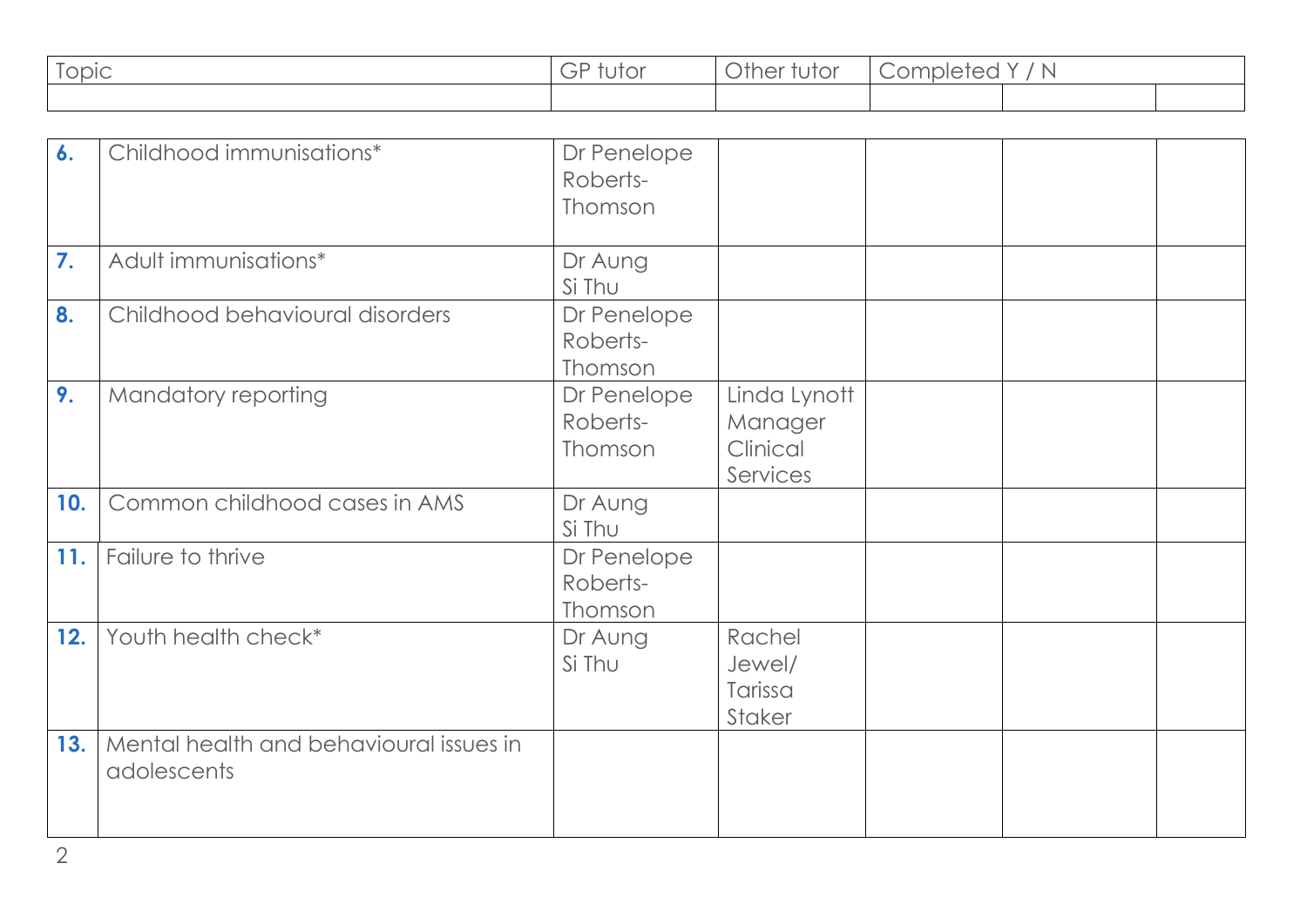| $\sim$<br><b>Sopic</b> | $\sim$ $\sim$<br>tutor<br>ూ | Other <sup>®</sup><br><b>rutor</b> | Completed | 'N<br>$\lambda$ |  |
|------------------------|-----------------------------|------------------------------------|-----------|-----------------|--|
|                        |                             |                                    |           |                 |  |

| 14. | $STIs^*$                      | Dr Penelope<br>Roberts-<br>Thomson | Rachel<br>Jewell            |  |  |
|-----|-------------------------------|------------------------------------|-----------------------------|--|--|
| 15. | <b>Hepatitis</b>              | Dr Penelope<br>Roberts-<br>Thomson | Rachel<br>Jewell            |  |  |
| 16. | Contraception's*              | Dr Penelope<br>Roberts-<br>Thomson | Helen<br>Freeman<br>Midwife |  |  |
| 17. | AN care and post natal care*  | Dr Victor<br>Carroll               | Helen<br>Freeman<br>Midwife |  |  |
| 18. | Common topics in women health | Dr Penelope<br>Roberts-<br>Thomson | Helen<br>Freeman<br>Midwife |  |  |
| 19. | Menopause and HRT*            | Dr Penelope<br>Roberts-<br>Thomson | Helen<br>Freeman<br>Midwife |  |  |
| 20. | Osteoporosis *                | Dr Nalin<br>Fonseka                |                             |  |  |
| 21. | Absolute Cardiovascular Risk* | Dr Victor<br>Carroll               | Adelaide<br>cardiology      |  |  |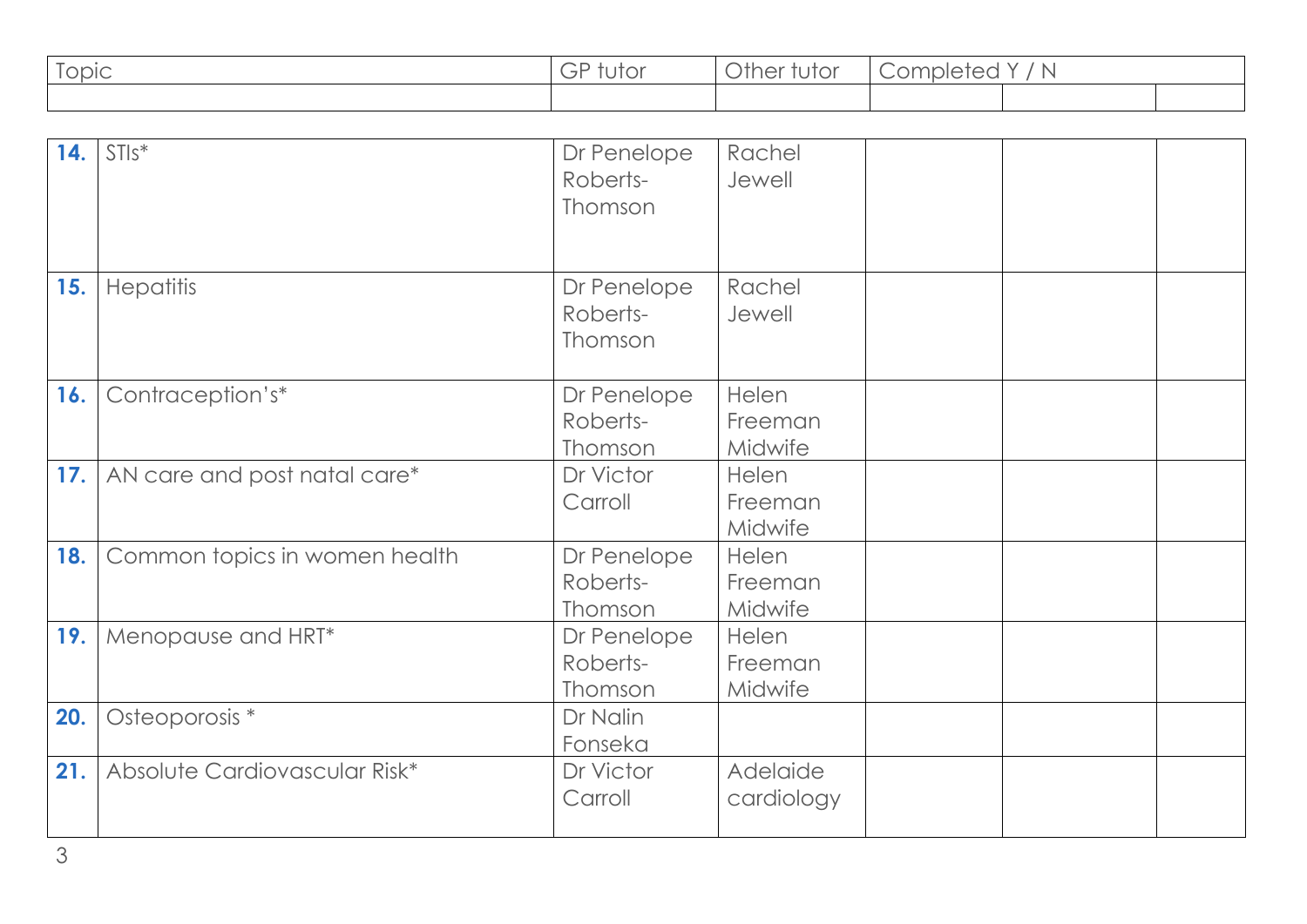| $\sim$<br>Topic | $\sim$ $\sim$<br>.<br>$\cup$ $\vdash$<br>IUIUI | <b>Other ide</b><br>TUTOL | <b>Ampleic</b><br>$\smallsmile$ | $\mathbb N$ |  |
|-----------------|------------------------------------------------|---------------------------|---------------------------------|-------------|--|
|                 |                                                |                           |                                 |             |  |

| 22. | Obesity, Insulin resistance, Metabolic | Dr Nalin    | Endocrinolo                  |  |  |
|-----|----------------------------------------|-------------|------------------------------|--|--|
|     | syndrome                               | Fonseka     | -gy Team                     |  |  |
| 23. | T2DM management in GP*                 | Dr Nalin    | <b>Diabetes</b>              |  |  |
|     |                                        | Fonseka     | <b>CNS</b>                   |  |  |
| 24. | HTN, Hypercholesterolemia, CAD and     | Dr Victor   |                              |  |  |
|     | $CVA*$                                 | Carroll     |                              |  |  |
|     |                                        |             |                              |  |  |
| 25. | Thyroid disorders                      | Dr Aung     | Endocrinolo                  |  |  |
|     |                                        | Si Thu      | -gy Team                     |  |  |
| 26. | CD management plan*                    | Dr Aung     |                              |  |  |
|     |                                        | Si Thu      |                              |  |  |
| 27. | Mental health in general*              | Dr Stephen  | Marsha Files                 |  |  |
|     |                                        | Gaggin      | Manager of                   |  |  |
|     |                                        |             | <b>SEWB</b>                  |  |  |
|     |                                        |             | Dr                           |  |  |
|     |                                        |             | Johnathon                    |  |  |
|     |                                        |             | Carne                        |  |  |
| 28. | Asthma/COPD*                           | Dr Penelope | Dr Simone                    |  |  |
|     |                                        | Roberts-    | Barry                        |  |  |
|     |                                        | Thomson     | <b>Respiratory</b>           |  |  |
| 29. | Smoking                                | Dr Nalin    | Tiffany                      |  |  |
|     |                                        |             |                              |  |  |
|     |                                        |             |                              |  |  |
|     |                                        |             |                              |  |  |
|     |                                        |             |                              |  |  |
|     |                                        |             |                              |  |  |
|     |                                        | Fonseka     | Lynch<br>Dr Renee<br>Bittoun |  |  |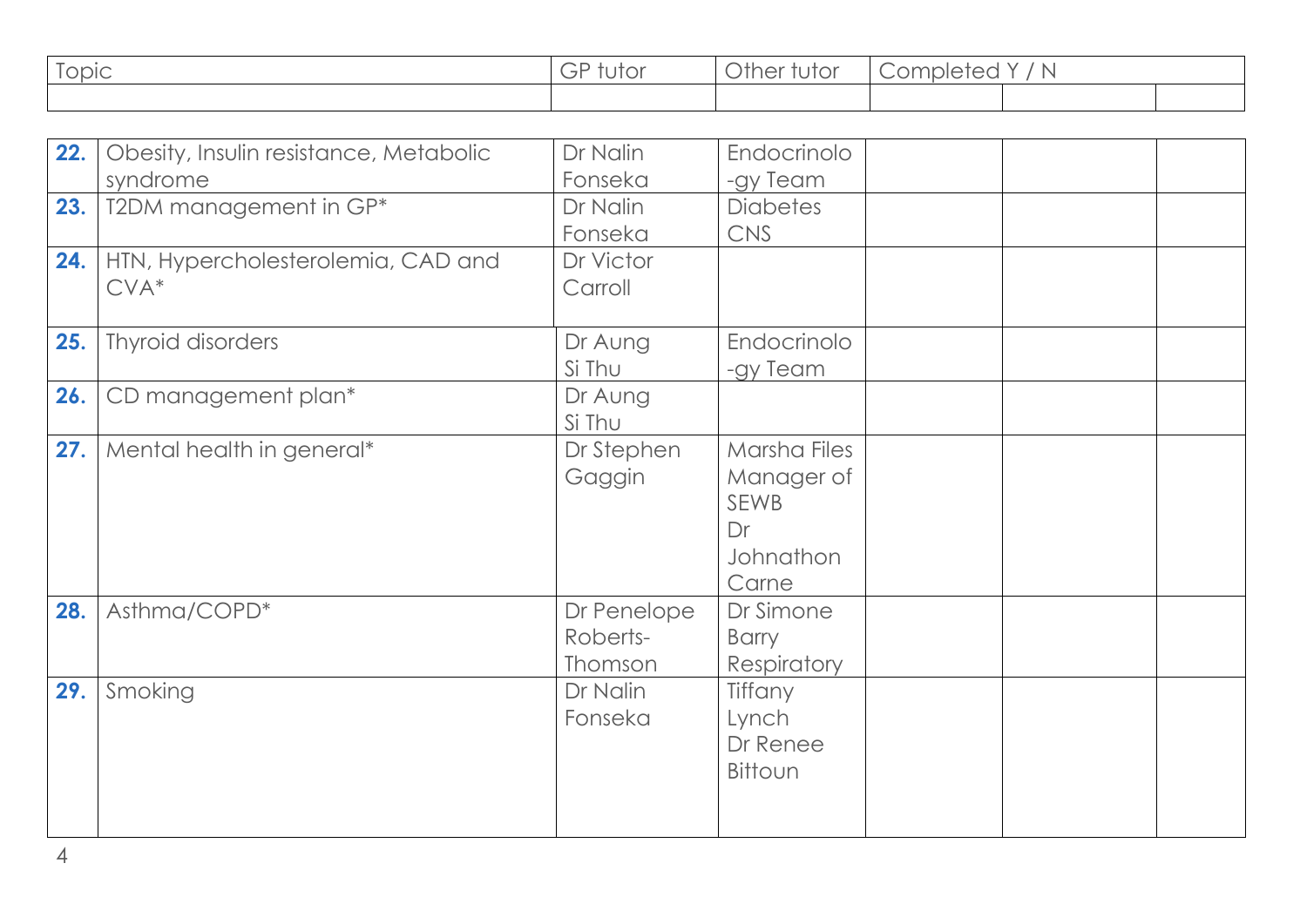| $\overline{\phantom{a}}$<br>opic | ~<br>iuioi<br>$ \sim$<br>$\smash\smile$ | <sup>1</sup> ther iv.<br>UIU<br>◡ | $\sim$ + $\sim$<br>mpler<br>N<br>_<br>$\sim$ |  |  |
|----------------------------------|-----------------------------------------|-----------------------------------|----------------------------------------------|--|--|
|                                  |                                         |                                   |                                              |  |  |

| 30. | Alcohol problems, Cannabis and<br>Metamphatamine | Dr Stephen<br>Gaggin | Peter<br>Gough<br><b>PMHW</b>  |  |  |
|-----|--------------------------------------------------|----------------------|--------------------------------|--|--|
| 31. | Fitness to drive                                 | Dr Stephen<br>Gaggin |                                |  |  |
| 32. | Elderly in general practice                      | Dr Nalin<br>Fonseka  |                                |  |  |
| 33. | Palliative care and GP                           | Dr Nalin<br>Fonseka  |                                |  |  |
| 34. | Investigations and Prescription issues in<br>GP  | Dr Aung<br>Si Thu    | Rebecca<br>Conti RN            |  |  |
| 35. | Communication as a GP                            | Dr Aung<br>Si Thu    |                                |  |  |
| 36. | Emergencies in GP                                | Dr Aung<br>Si Thu    | Rebecca<br>Conti RN            |  |  |
| 37. | <b>ECGs</b>                                      | Dr Aung<br>Si Thu    | Rebecca<br>Conti RN            |  |  |
| 38. | <b>Cancer screening</b>                          | Dr Nalin<br>Fonseka  |                                |  |  |
| 39. | Men's health                                     | Dr Stephen<br>Gaggin | Daniel<br>Jackman<br><b>RN</b> |  |  |
| 40. | Work cover                                       | Dr Stephen<br>Gaggin |                                |  |  |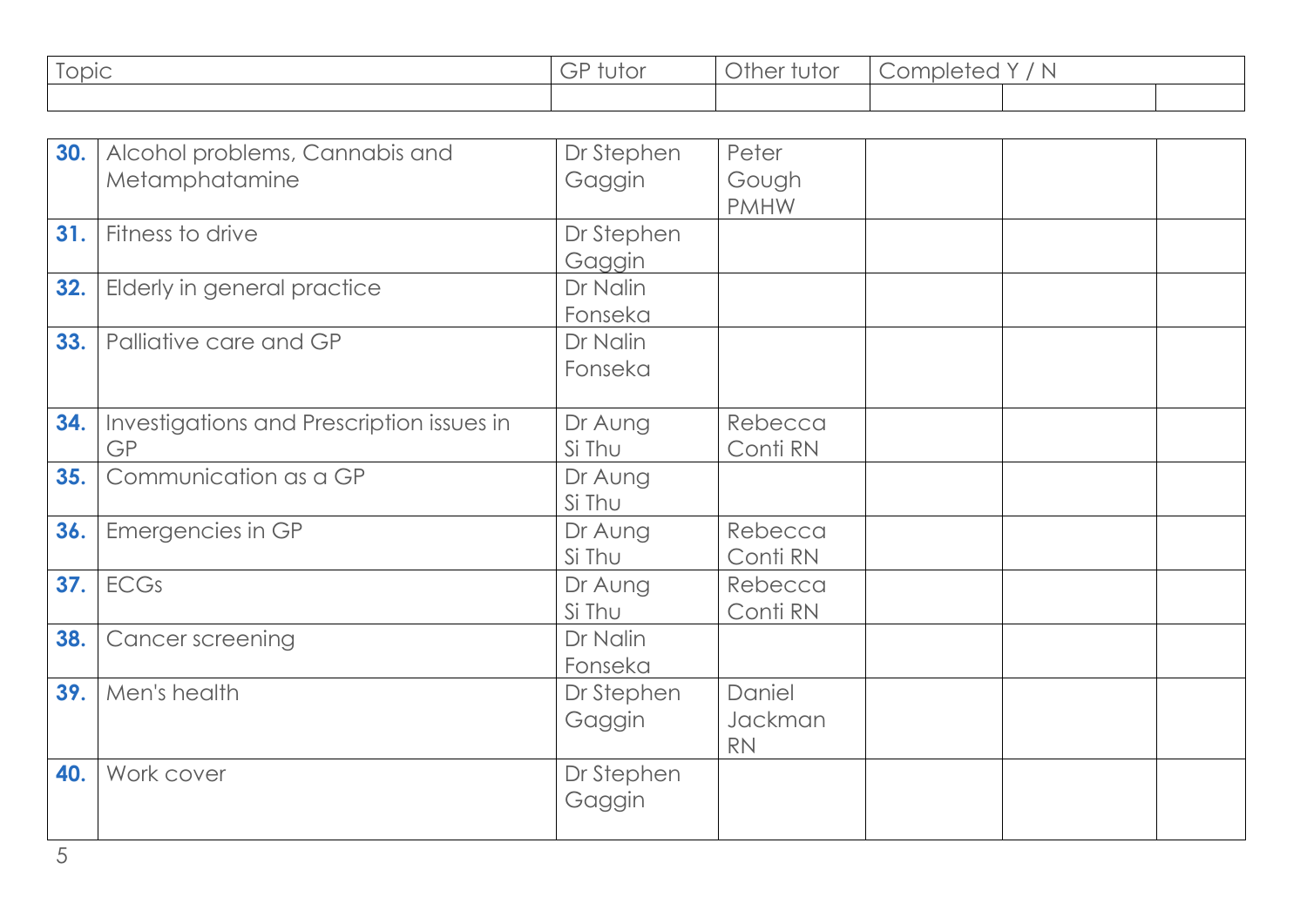| $\overline{\phantom{a}}$<br>opic | ~<br>iuioi<br>$ \sim$<br>$\smash\smile$ | <sup>1</sup> ther iv.<br>UIU<br>◡ | $\sim$ + $\sim$<br>mpler<br>N<br>_<br>$\sim$ |  |  |
|----------------------------------|-----------------------------------------|-----------------------------------|----------------------------------------------|--|--|
|                                  |                                         |                                   |                                              |  |  |

| 41. | Dermatology (Common cases in GP,        | Dr Stephen   |          |  |  |
|-----|-----------------------------------------|--------------|----------|--|--|
|     | Dermoscopy, Procedure)                  | Gaggin       |          |  |  |
| 42. | <b>Clinical Epidemiology</b>            | Dr Aung      |          |  |  |
|     |                                         | Si Thu       |          |  |  |
| 43. | Wound management                        | Dr Aung      | Rebecca  |  |  |
|     |                                         | Si Thu       | Conti RN |  |  |
| 44. | Travel health                           | Dr Aung      |          |  |  |
|     |                                         | Si Thu       |          |  |  |
| 45. | Clinical reasoning and Problem solving* | Dr Penelope  |          |  |  |
|     |                                         | Roberts-     |          |  |  |
|     |                                         | Thomson      |          |  |  |
| 46. | <b>Medicare Session</b>                 | <b>Danny</b> |          |  |  |
|     |                                         | Haydon       |          |  |  |
| 46. | Dr. Ros Powrie Session                  | Dr Rosalind  |          |  |  |
|     |                                         | Powrie       |          |  |  |
| 47. | Dr. Ros Powrie Session                  | Dr Rosalind  |          |  |  |
|     |                                         | Powrie       |          |  |  |
| 48. | Dr Aung Si Thu 03/07/2018               | Dr Aung      |          |  |  |
|     | Topic to be advised?                    | Si Thu       |          |  |  |
| 49. | Dr Vic Carroll 05/07/2018               | Dr Victor    |          |  |  |
|     | <b>Pregnancy Supplements</b>            | Carroll      |          |  |  |
| 50. | Dr Stephen Gaggin 09/07/2018            | Dr Stephen   |          |  |  |
|     | Topic to be advised?                    | Gaggin       |          |  |  |
| 51. | Dr Aung Si Thu 16/07/2018               | Dr Aung      |          |  |  |
|     | Topic to be advised?                    | Si Thu       |          |  |  |
|     |                                         |              |          |  |  |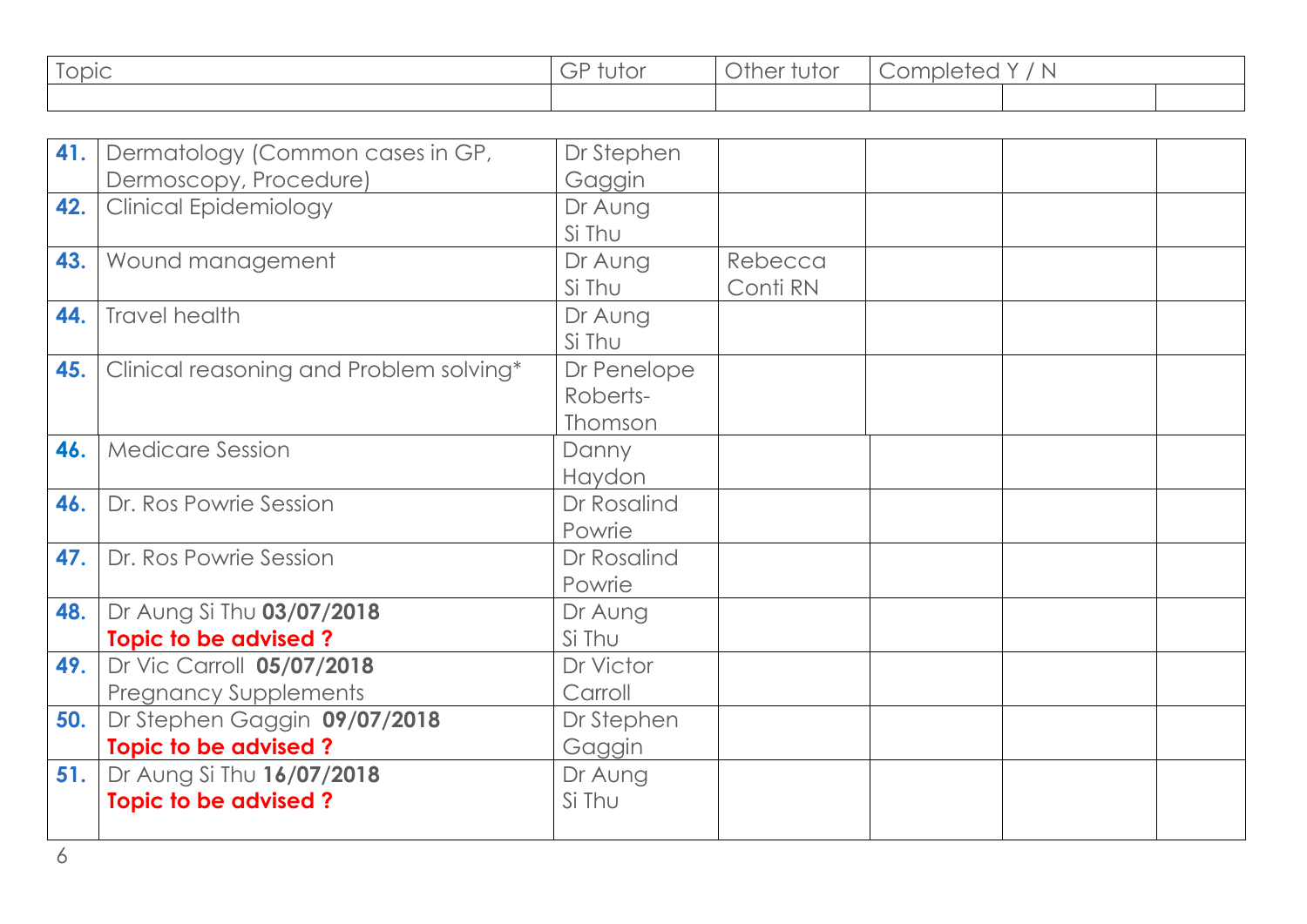| $\sim$<br>opic | ∽<br>$-$ r<br>UIU<br>╰ | <b>nther</b> in<br><b>TUTOI</b> | mpler<br>N<br>$\overline{\phantom{0}}$ |  |  |
|----------------|------------------------|---------------------------------|----------------------------------------|--|--|
|                |                        |                                 |                                        |  |  |

| 52. | Dr Penny Roberts Thomson 18/07/2018 | Dr Penny       |              |  |  |
|-----|-------------------------------------|----------------|--------------|--|--|
|     | Topic to be advised?                | <b>Roberts</b> |              |  |  |
|     |                                     | Thomson        |              |  |  |
| 53. | Dr Stephen Gaggin 23/07/2018        | Dr Stephen     |              |  |  |
|     | Topic to be advised?                | Gaggin         |              |  |  |
| 54. | Dr Aung Si Thu 23/07/2018           | Dr Aung        |              |  |  |
|     | Topic to be advised?                | Si Thu         |              |  |  |
| 55. | Dr Stephen Gaggin 24/07/2018        | Dr Stephen     |              |  |  |
|     | <b>Topic to be advised?</b>         | Gaggin         |              |  |  |
| 56. | Dr Penny Roberts Thomson 25/07/2018 | Dr Penny       |              |  |  |
|     | Topic to be advised?                | <b>Roberts</b> |              |  |  |
|     |                                     | Thomson        |              |  |  |
| 57. | Dr Stephen Gaggin                   | Dr Stephen     |              |  |  |
|     | Topic to be advised?                | Gaggin         |              |  |  |
| 58. | Dr Stephen Gaggin                   | Dr Stephen     |              |  |  |
|     | Topic to be advised?                | Gaggin         |              |  |  |
| 59. | Endocrinologist Handover            | Professor.     | Dr Albert    |  |  |
|     |                                     | Stephen        | <b>Hsieh</b> |  |  |
|     |                                     | Twigg          |              |  |  |
| 60. | Dr Nalin Fonseka                    | Dr Nalin       |              |  |  |
|     | <b>COPD Asthma</b>                  | Fonseka        |              |  |  |
|     |                                     |                |              |  |  |
| 61. | Dr Aung Si Thu                      | Dr Aung        |              |  |  |
|     | Topic to be advised?                | Si Thu         |              |  |  |
| 62. | Dr Aung Si Thu                      | Dr Aung        |              |  |  |
|     | Topic to be advised?                | Si Thu         |              |  |  |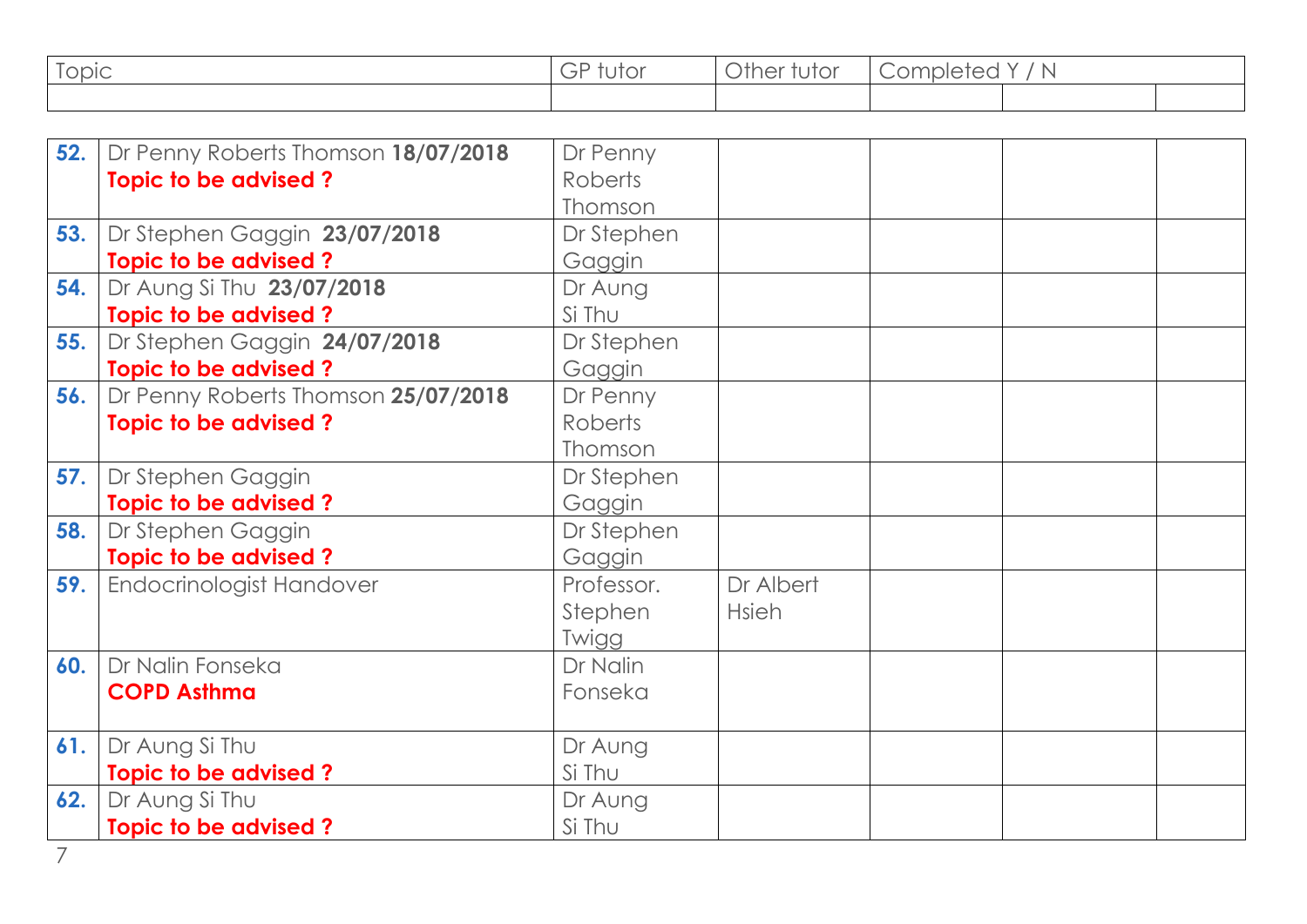| $\sim$<br>opic | $\sim$ $\sim$<br>IUIOI<br>– F<br>◡ | <sup>1</sup> ther iv.<br>UIUI | mplere<br>N |  |  |
|----------------|------------------------------------|-------------------------------|-------------|--|--|
|                |                                    |                               |             |  |  |

| 63. | Dr Nalin Fonseka                             | Dr Nalin     |         |  |
|-----|----------------------------------------------|--------------|---------|--|
|     | <b>OSCE training - Thyrotoxicosis</b>        | Fonseka      |         |  |
| 64. | Dr Nalin Fonseka                             | Dr Nalin     |         |  |
|     | <b>OSCE training</b>                         | Fonseka      |         |  |
| 65. | Dr Nalin Fonseka                             | Dr Nalin     |         |  |
|     | <b>OSCE training</b>                         | Fonseka      |         |  |
| 66. | Sexual Health In-service                     | Far West LHD |         |  |
| 67. | Dr Nalin Fonseka                             | Dr Nalin     |         |  |
|     | <b>OSCE training</b>                         | Fonseka      |         |  |
| 68. | <b>FASD Education Session</b>                | Dr Penelope  | Helen   |  |
|     | (Healthy Start)                              | Roberts-     | Freeman |  |
|     |                                              | Thomson      | Midwife |  |
| 69. | Dr Nalin Fonseka                             | Dr Nalin     |         |  |
|     | <b>Domestic Violence</b>                     | Fonseka      |         |  |
| 70. | Dr Nalin Fonseka                             | Dr Nalin     |         |  |
|     | <b>Bipolar Depression</b>                    | Fonseka      |         |  |
| 71. | Dr Nalin Fonseka                             | Dr Nalin     |         |  |
|     | <b>Peripheral Arterial disease</b>           | Fonseka      |         |  |
| 74. | Dr Nalin Fonseka                             | Dr Nalin     |         |  |
|     | <b>Dementia</b>                              | Fonseka      |         |  |
|     | <b>Delerian</b>                              |              |         |  |
|     |                                              |              |         |  |
| 72. | Dr Nalin Fonseka                             | Dr Nalin     |         |  |
|     | <b>PID/STI</b>                               | Fonseka      |         |  |
| 73. | Dr Nalin Fonseka                             | Dr Nalin     |         |  |
|     | <b>Back Pain, M, Myeloma, Pagets Disease</b> | Fonseka      |         |  |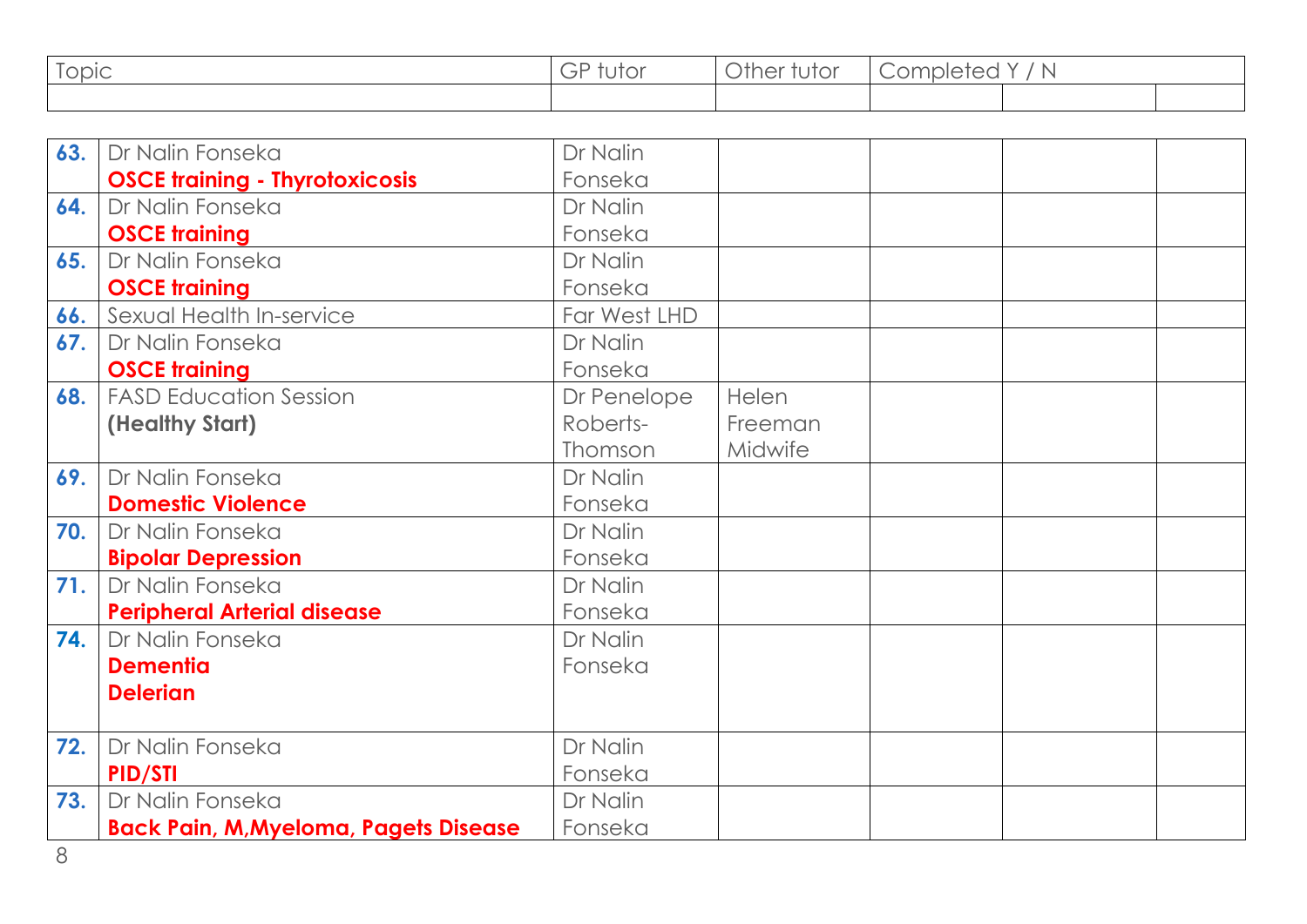| $\sim$<br>opic | $\sim$ $\sim$<br>IUIOI<br>– F<br>◡ | <sup>1</sup> ther iv.<br>UIUI | mplere<br>N |  |  |
|----------------|------------------------------------|-------------------------------|-------------|--|--|
|                |                                    |                               |             |  |  |

| 74. | Dr Nalin Fonseka                        | Dr Nalin  |  |  |
|-----|-----------------------------------------|-----------|--|--|
|     | <b>PCOS Infertility/ OSCE training</b>  | Fonseka   |  |  |
| 75. | Dr Nalin Fonseka                        | Dr Nalin  |  |  |
|     | <b>OSCE training/Fatigue</b>            | Fonseka   |  |  |
| 76. | Dr Aung Si Thu                          | Dr Aung   |  |  |
|     | Topic to be advised?                    | Si Thu    |  |  |
| 77. | Dr Nalin Fonseka                        | Dr Nalin  |  |  |
|     | <b>OSCE training/Prostate Pathology</b> | Fonseka   |  |  |
| 78. | Dr Aung Si Thu                          | Dr Aung   |  |  |
|     | Topic to be advised?                    | Si Thu    |  |  |
| 79. | Dr Aung Si Thu                          | Dr Aung   |  |  |
|     | Topic to be advised?                    | Si Thu    |  |  |
| 80. | Dr Nalin Fonseka                        | Dr Nalin  |  |  |
|     | <b>Menopause Perimenopause/ OSCE</b>    | Fonseka   |  |  |
|     | training                                |           |  |  |
| 81. | Dr Vic Carroll                          | Dr Victor |  |  |
|     | Topic to be advised?                    | Carroll   |  |  |
| 82. |                                         |           |  |  |
| 83. |                                         |           |  |  |
| 84. |                                         |           |  |  |
| 85. |                                         |           |  |  |
| 86. |                                         |           |  |  |
| 87. |                                         |           |  |  |
| 88. |                                         |           |  |  |
| 89. |                                         |           |  |  |